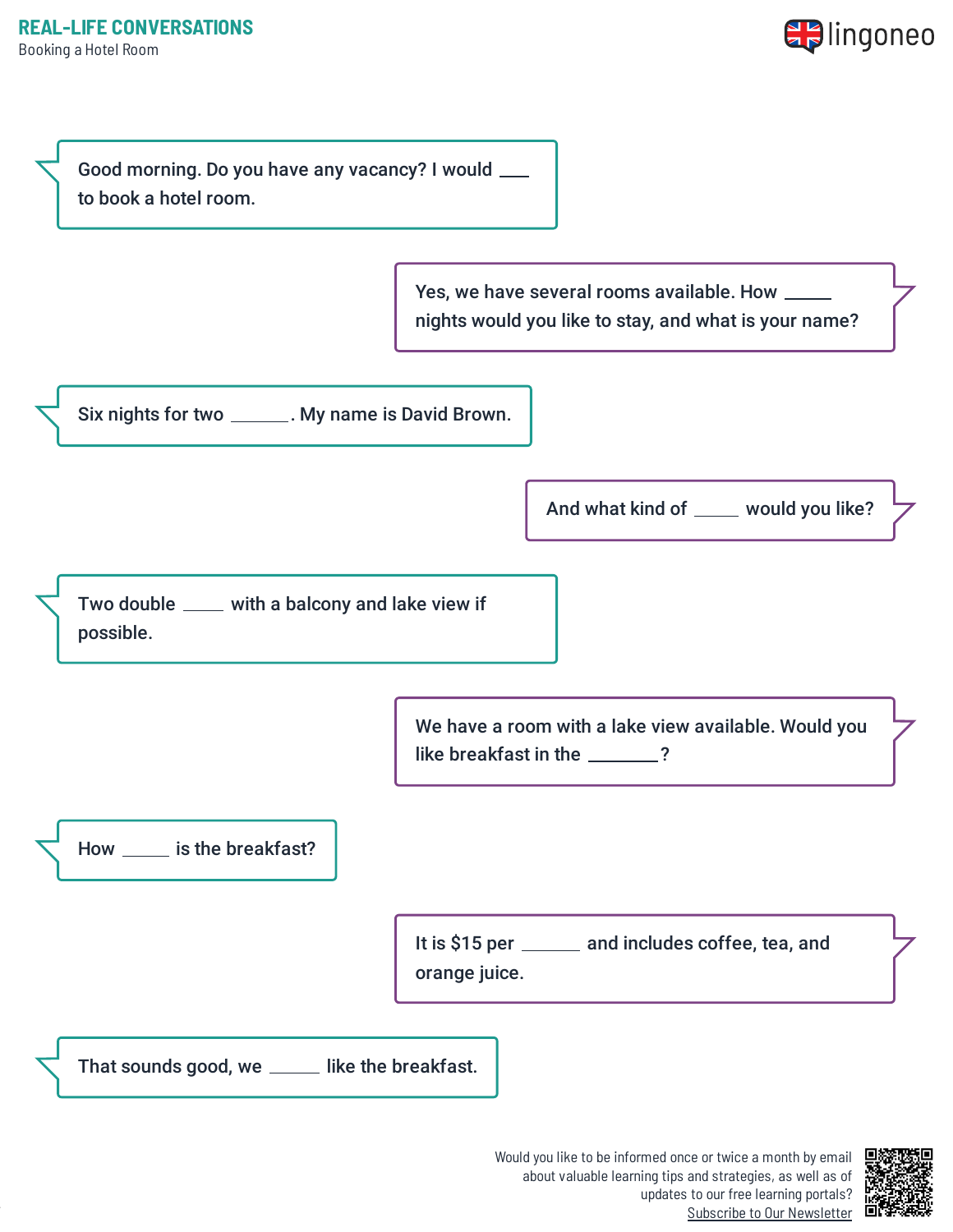

Your total will be \$660 including tax. How would you like to  $\_\$ ?



Here is your \_\_\_\_\_\_\_. You are in room 232 on the second floor. Do you have any more questions?

Yes, is there free parking at the \_\_\_\_?

Yes, we have a parking lot behind the hotel on the right side. Please put this slip in the \_\_\_\_\_\_ on the passenger side. Have a pleasant stay.

Perfect. Thank you!





Listen to the **[Dialogue](https://www.lingoneo.org/wp-content/uploads/media/audio/audio-dialogue/en-en/Booking%20a%20Hotel%20Room%20-%20Dialogue%20(%20lingoneo.org%20).mp3)** 



Would you like to be informed once or twice a month by email about valuable learning tips and strategies, as well as of updates to our free learning portals? Subscribe to Our [Newsletter](https://www.lingoneo.org/learn-english?channel=emailcampaignnewsletter&tcontent=so-m-27&tsource=srt_source)